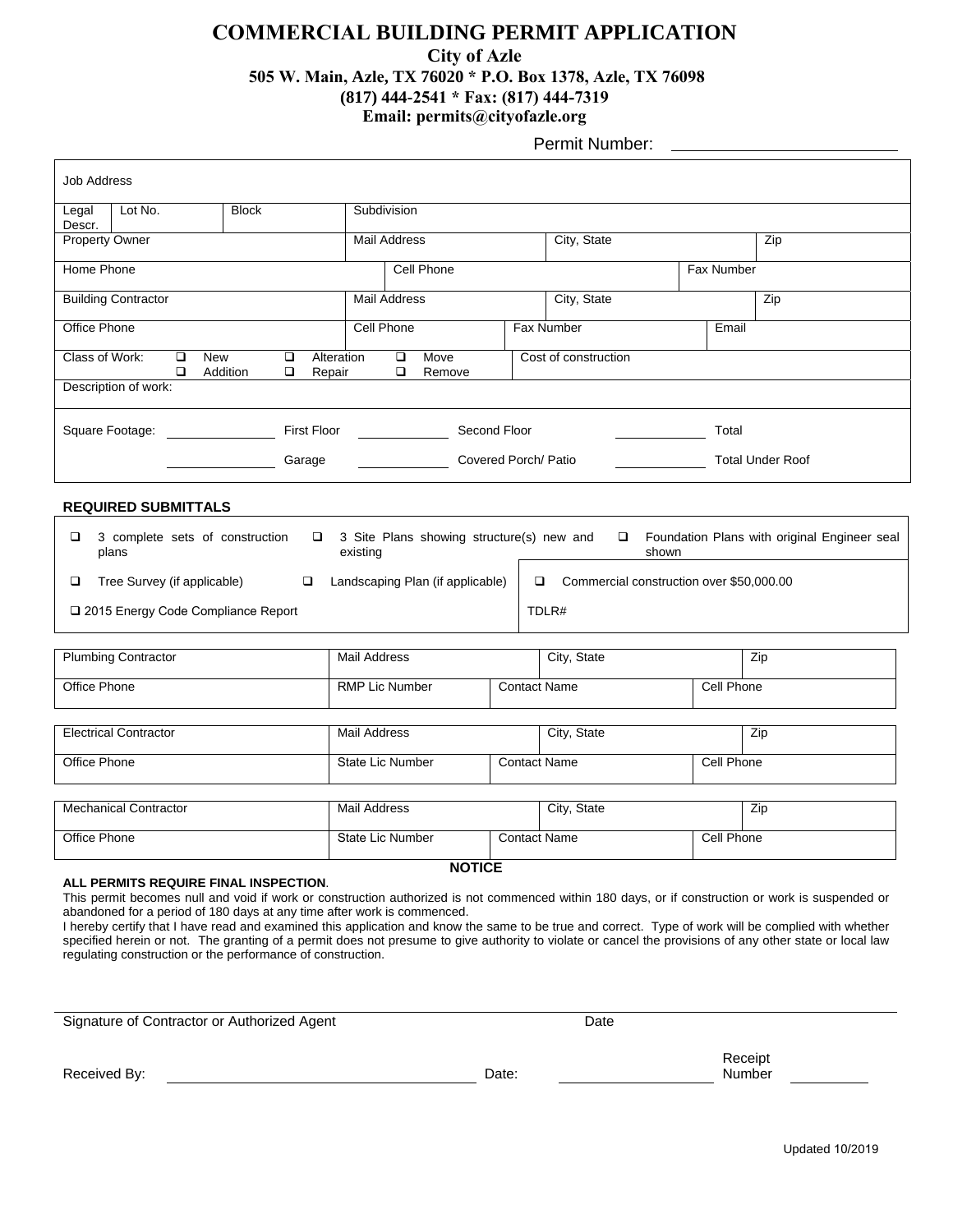# SAFEbuilt.

# **New Commercial Submittal Requirements**

# • Plans and associated documentation to be submitted in pdf format.

### **Site Plan**

- Property Lines and Dimensions
- Easements
- Building locations
- Separation distance from all structures and property lines
- Street and Streets fronting property
- North arrow and scale

### **Structural Plans**

- Types of materials used
- Size & Spacing of framing members
- Ceiling joists/truss layout
- Foundation Plan
- Windbracing/Shear Wall Plans **Electrical Plans**
- Electrical layout
- Light fixtures layout
- Panel and Riser diagram
- Electrical load calculations
- Grounding/Bonding detail

### **Plumbing Plans**

- Underground plumbing layout for water, sewer, and gas
- Plumbing riser diagrams for water, sewer, and gas
- Sizing of meters & supply lines for water, sewer, and gas
- Demand calculations for water and sewer
- Establishments serving food or drinks, provide grease trap specifications, location, and calculations
- Plumbing fixture floor plan

### **Architectural Plans**

- Code Compliance Statement
- Listed Assembly specifications or code reference for any required fire separation assemblies
- Building Floor Plan
- Building Elevation Plan
- Egress Plan
- Kitchen and equipment layout (if applicable)

### **Mechanical Plans**

- Duct & Equipment layout
- Exhaust/Ventilation/Outside Air calculations and specifications for each piece of mechanical equipment and CFM

### **Energy Plans**

• 2018 Energy Code Compliance Reports for the Building Envelope, Interior and Exterior Lighting, & Mechanical

**Projects valued over \$50,000 must include registration number from the Texas Department of Licensing and Regulation.**

**All plans must comply with the Texas Engineering Practice Act and Rules, the Texas Board of Architectural Examiners, and the Texas Department of Licensing and Regulation.**